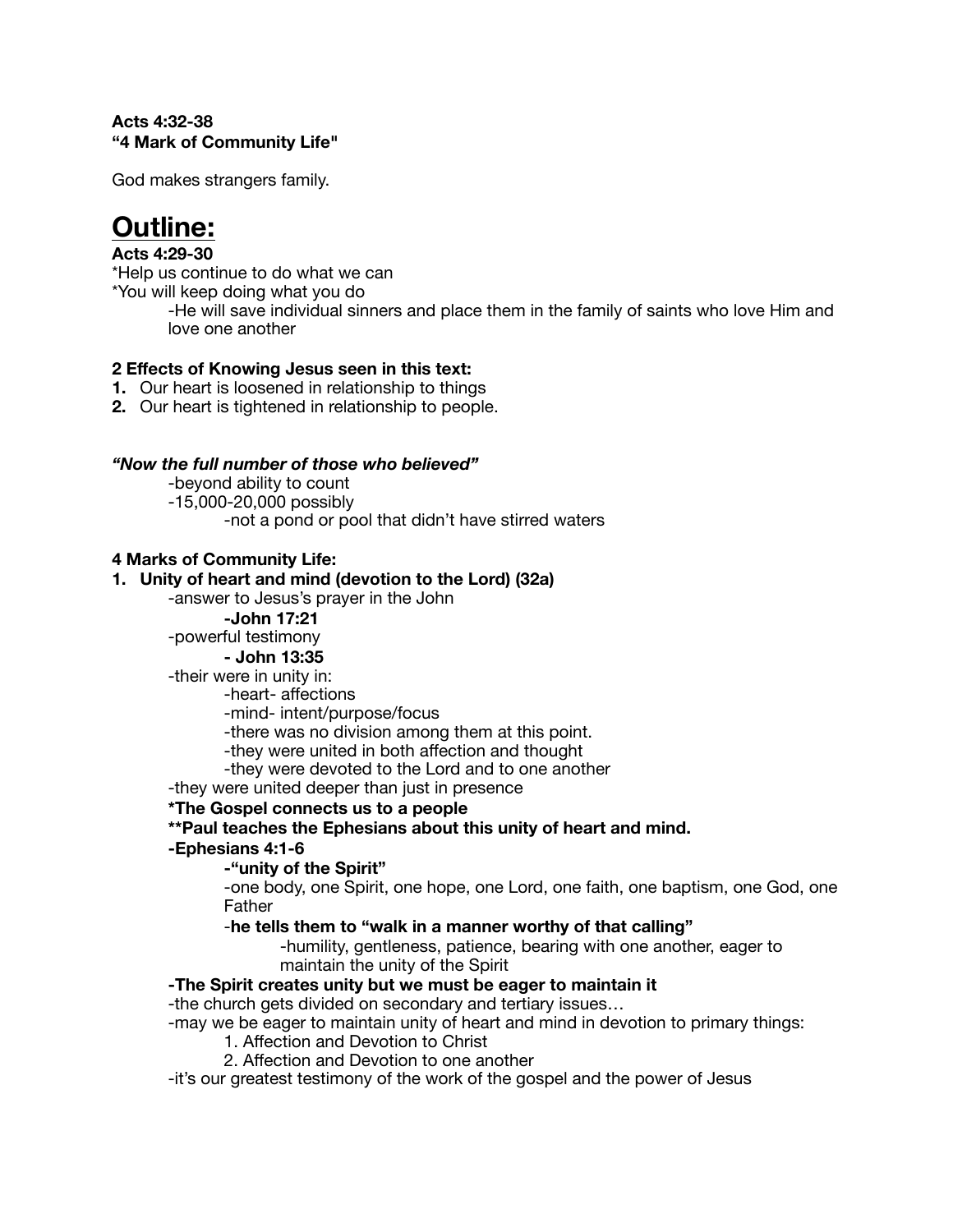-the world can't deny otherwise strangers and individuals who are in unity of mind and heart

### **\*Who do you need to call to maintain unity of the Spirit?**

#### **2. Sharing their possessions (32b; 34-35)**

**-**inevitably, needs arose with this many people

### **-when needs arose, so did the church\*\***

# -This is described in 2 different ways.

- -32b- "what's mine is yours"—
	- -this isn't speaking of the selling of good, more like sharing of goods
	- -this was ordinary in their lives
	- -this is a continuous action
- -34-35- "selling property as one had need"
	- -this speaks of an extraordinary act
	- -they would lay it down at the feet of the apostles
		- -the apostles were in charge of distribution
		- -they didn't love this either
		- -Acts 6, they reorganize
		- -a picture of submission to the Lord
		- -the apostles represented God, so laying the money at their feet
		- as a symbol of submitting it to the One they represented
- -note this is not in obedience to a legislation or rule made by the apostles
- -They key is here they **voluntarily** did this…
- -marked by humility- stemmed from their own view of themselves
- -Fulfillment of Deuteronomy 15:4- "there will be no poor among you"
- -Powered by the Holy Spirit, they took care of one another..
	- -Love the Lord your God… Love your neighbor as your self..

-"*So intent were they on meeting each other's needs that they had no concern for gratifying their own desires. Theirs was a humility stemming from seeing themselves in relation to Jesus Christ, and others as more important than themselves.* **Second, they were focused beyond themselves to reaching the lost world with the truth of the gospel. That left them little time to bother with trivial personal matters. Their unity stemmed from focusing on those priorities Jesus had left them: selflessly loving each other, and reaching the lost world."- John MacArther** 

**-a great way to maintain unity and humility is to serve someone else\*** 

# **3. Powerful witness of the apostles (33a)**

- -The apostles kept witnessing of what they had seen and heard
- -They could't stop
- -it's in the imperfect tense, "continuous"
- -this was an answer to their pray for boldness in v.29
- -opposition fueled the flame of their passion to witness for Jesus
- -Great Power- anointing of the Spirit
- -what were they preaching? Their testimony
	- -why was this so powerful? They had personally witnessed the resurrection -Practice sharing your testimony to someone this week
		- -why is it so powerful? Because you've personally witnessed the power of the resurrection in your own life… not with your eyes, but in your life

# **-gospel-centrality created a culture of grace**